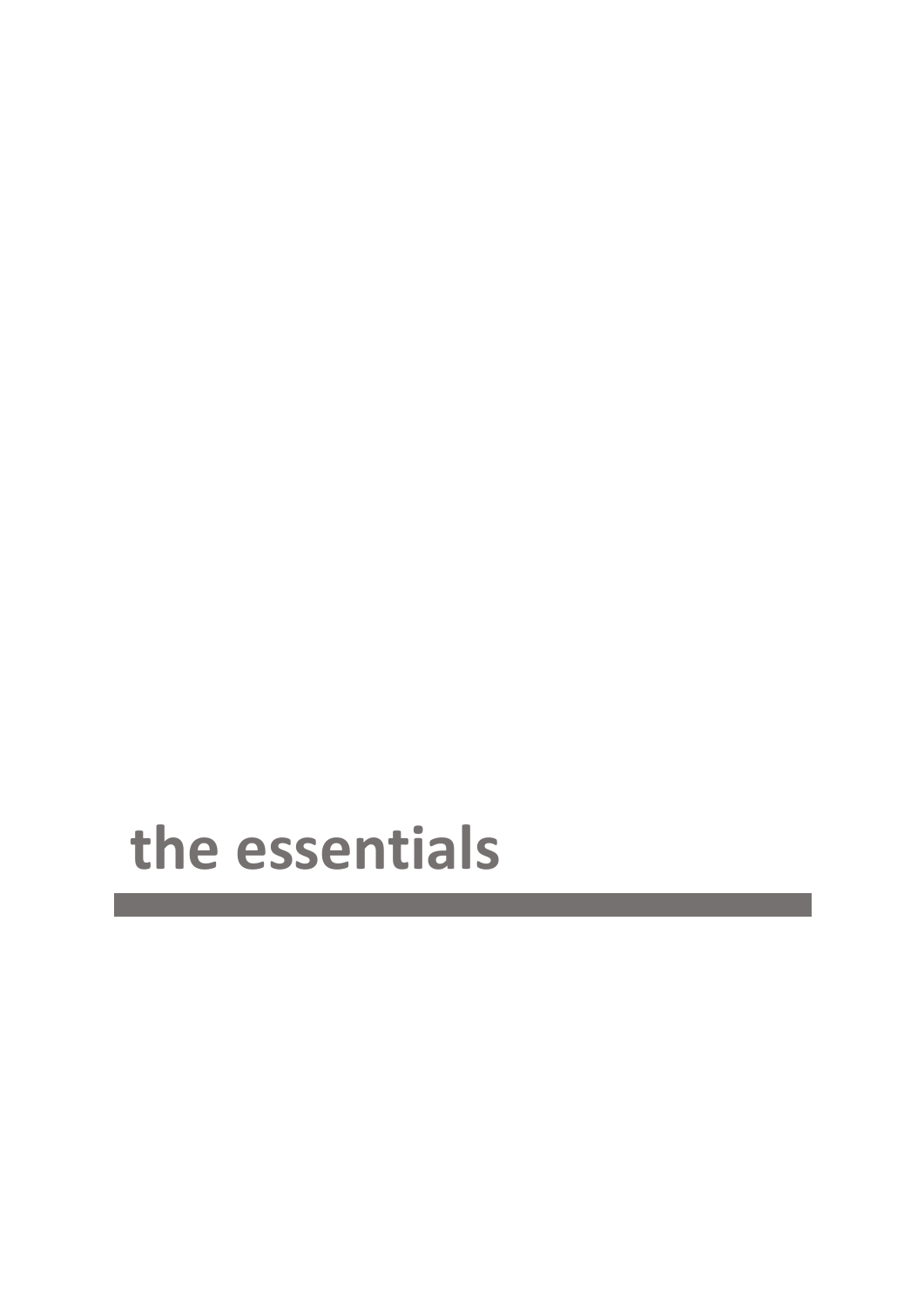# **Check-in/ Check-out**

Our rooms are available for check-in from 2 pm. Check-out time is at 11am on the day of departure unless by prior arrangements have been made. You are more than welcome to store your bags at the front desk and collect them later in the day.

# **Breakfast**

We offer an à la carte Breakfast in the dining room or outside (summer) on the terrace under the umbrellas between 07:30 am and 10:00 am. Sorry, we unfortunately do not serve breakfast in the rooms. An early breakfast is also possible (nothing before 7:15am); just speak to a staff member the day before to arrange for this service. The public as well as all guests who booked excluding breakfast, are welcome to join us for breakfast at R150.00 per person per day. Breakfast finishes at 10:00am to give the housekeepers a chance to start cleaning the rooms.

# **Breakfast grab & go**

For those who cannot make our breakfast time, we offer breakfast packs for take away. Please order the packed breakfast the day before by 12pm.

# **Restaurants**

All restaurants are within walking distance. **Café Olympia**, **Salt**, **Harbour House** and **Sirocco** are some of our favourite restaurants in Kalk Bay.

The **Brass Bell** and **Cape to Cuba** are wonderful for a drink. On weekends, Brass Bell and Olympia sometimes have live music. If you want to go for a nice breakfast or lunch, we recommend **C'est la vie** in Fish Hoek. A secret tip for breakfast is **Dalebrook Café**.

# **Drinking Water**

You can be assured that the tap water you are drinking is of the best quality, though we suggest buying our bottled water.

#### **Internet**

WIFI is free of charge. You will find the code on the front cover of this book.

# **Adapters**

Adapters can be collected at the reception and will be added to the account with a deposit of R200.00. You can also buy the adapters for the same price.

# **Charger**

The bedside lamps in the room are wireless chargers. Feel free to use them if your mobile phone is compatible.

# **Parking**

We offer on street parking. We have a security guard on duty every day from 8:00 pm - 06:00 am.

For your own safety, please keep your car locked and do not leave anything in it or park in front of anyone's driveway or on the yellow line.

# **Directions and Airport transfer**

Take the Main Road to Muizenberg, go on the M3, before the Groote Schuur Hospital, go onto the N2 direction to the airport. The drive takes approximately 45 minutes, depending on traffic. We offer transfers for R595.00 per trip for up to 2 people (R90.00 for every additional person). For international departures check-in time is usually two hours before the flight, for national departures one hour.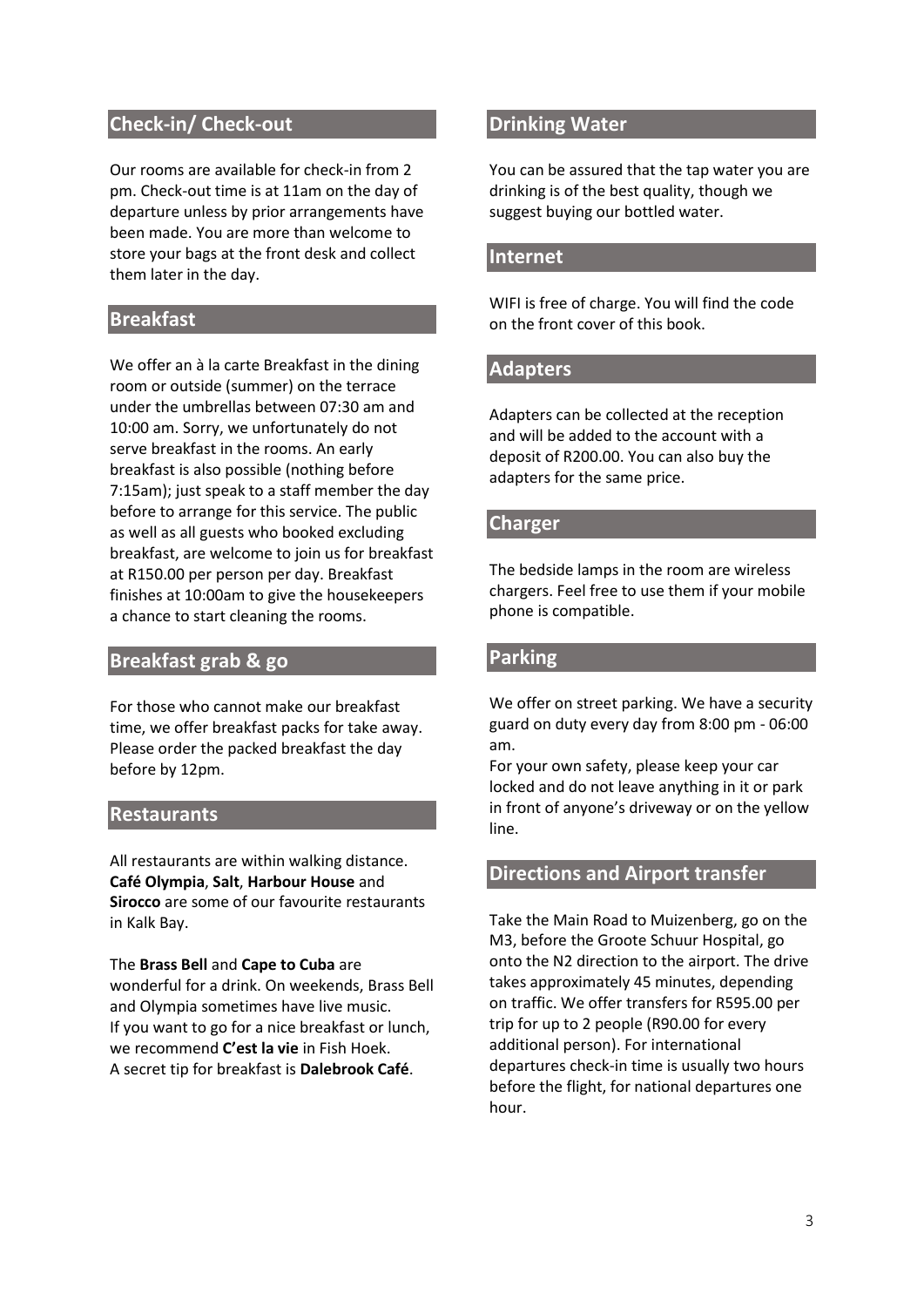# **Train**

The Kalk Bay train station is on the Main road next to the Brass Bell Restaurant. You can buy a ticket there. It is much safer to go on First Class (Metro Plus) and during the day between (08:00 am -16:30 pm). A first-class ticket to Cape Town (estimated time 1 hour) and back costs you approximately R20.00.

# **Bedrooms/ privacy**

Our bedrooms are cleaned daily,

unless you have a do not disturb sign on the door.

Hairdryers and laundry bags can be found in the cupboard.

#### **Smoking**

Smoking is not permitted indoors or in any of the rooms. **This is the law in South Africa.** Should you wish to smoke, you are more than welcome to sit on the outside patio downstairs.

# **Hot water bottles**

You can collect a hot water bottle in the evening in the reception area, you will find them in a big blue box close to the stairway (During Winter only).

#### **Pool**

Use the pool at own risk. Children always need to be supervised by parents or guardians. There is no lifeguard on duty.

Please do not use the pool when intoxicated. Due to water restrictions in Cape Town we kindly ask you not to splash the water out of the pool.

#### **Beach towels**

Kindly ask reception for beach towels. There will be a R200.00 security deposit charged to your account and will be removed once the towel has been returned.

# **Towels**

Please help us save water.

If you would like your towels to be washed, please place them on the bathroom floor. Towels not on the bathroom floor will NOT be washed but hung back on the rack. Bathroom towels are for inside use only. Swimming towels can be found by the pool in summer and we also have beach towels which you can borrow.

We kindly ask you not to use the towels to remove lipstick or makeup.

#### **Spa**

The Majestic Spa - located in the village and highly recommend by our previous guests. It is a real value for money in a 5-star environment. The entrance is on Main Road just after Kalk Bay Book Store, through the Majestic Village Security Gate. We are more than happy to check availability and make reservations for you. A massage can also be booked in the privacy of your room. Please enquire at reception.

#### **Toiletries**

Your bathroom contains a dispenser with a shower gel and shampoo mix. There is also an organic hand soap at your basin. If you require any additional toiletries, please ask at the reception.

#### **Children**

Younger children residing at Chartfield remain, at all times, the responsibility of their parent or guardian, please take special care by the pool and on stairways. Parents are requested to take other guests into consideration.

#### **Communication services**

International dialling code for South Africa is +27, followed by the area code (e.g.: 021) and then the subscribers number (e.g.: 0027 (0)21 788 3793).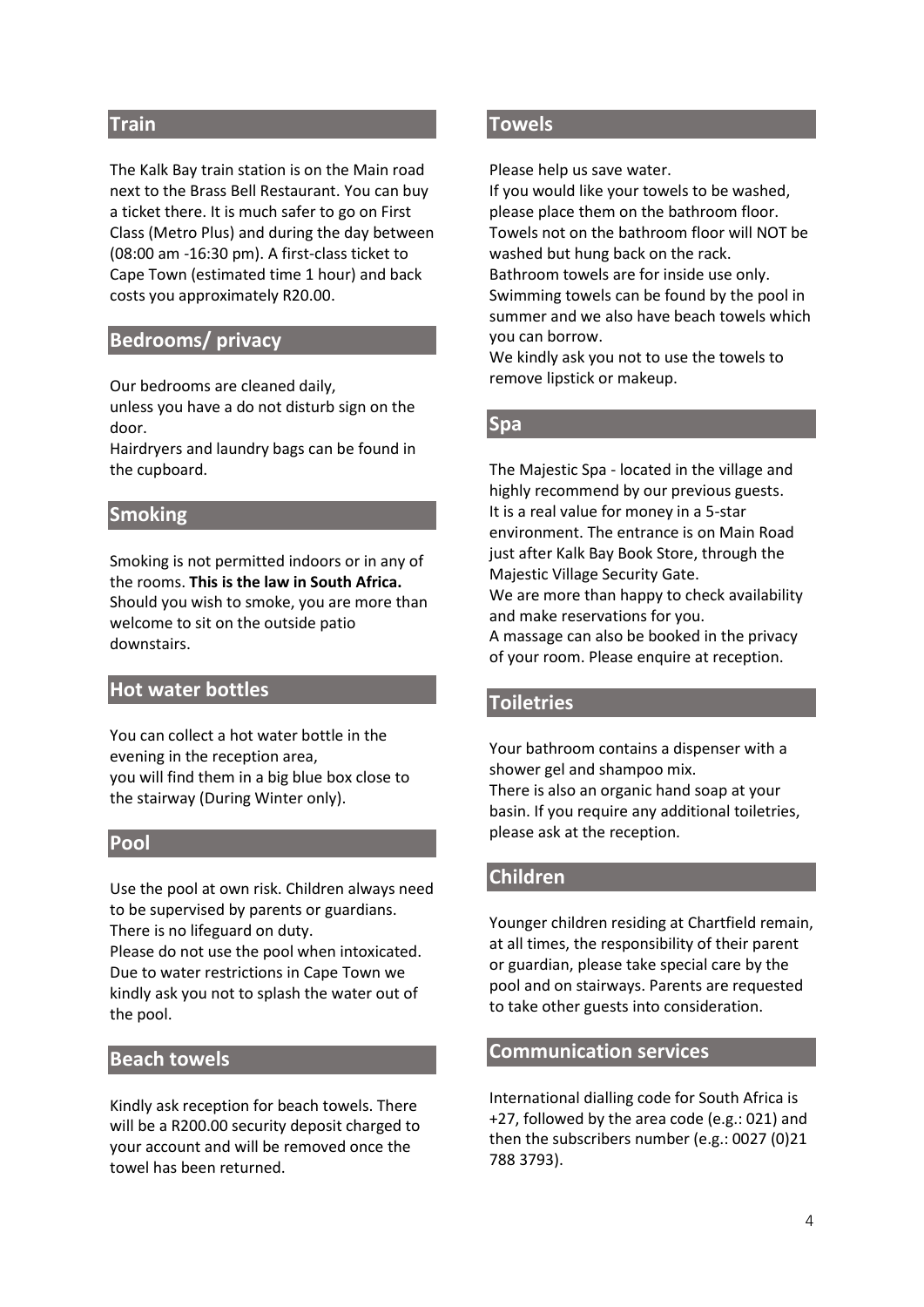## **Business hours**

Pharmacy (Drugstore): Fish Hoek or Lakeside Open during normal office hours

Supermarket: Fish Hoek 08:00 - 20:00, 7 days a week

Doctors: Weekdays 09:00 - 12:00 and 14:30 - 17:30 Saturdays 09:00 - 12:00, Sunday closed

# **Money Matters and Foreign Exchange**

If you would like to change Euros or US-Dollars we can assist you at the Guesthouse.

#### **Bank**

| Standard Bank: 086 0123000 |             |
|----------------------------|-------------|
| Nedbank:                   | 021 7840900 |
| Absa Bank:                 | 021 7843000 |

Trading Hours:

08:30 – 15:30 (Monday-Friday) 08:30 – 11:00 (Saturday) Closed on Sundays

# **Emergencies**

In the unlikely event of an emergency, please notify reception as soon as possible. If it is after hours, please notify the security guard.

In case of an emergency, please use your nearest exit at the back or front door. Emergency Call Centre: 10111 / 112

Police: 10111 or 021 782 6289 (Fish Hoek)

Ambulance: 10177 or 021 782 3306 (Fish Hoek)

Hospital (Government): +27(0)21 782 1121 (False Bay Hospital- Fish Hoek)

Hospital (Private): +27(0)21 764 7500 (Melomed private hospital – Tokai)

Fire Brigade: +27(0)21 782 2222 / 1112 (Fish Hoek)

#### **Breakages, damages or loss**

We kindly ask guests to report any breakages, damages or loss of Chartfield Guesthouse property or your own possessions as soon as possible. At our discretion, we reserve the right to recover any costs resulting from actions of our guests in respects to the above.

#### **Firearms**

For safety reasons, we do not allow any firearms onto the premises.

# **Reception**

General assistance: +27 (0)21 788 37 93 Reception at Chartfield Guesthouse is open from 07:00 am - 21:00 pm every day for your convenience.

Emergencies: Florian: +27(0)72 148 2440

# **Noise**

We like our guests to be able to relax and enjoy the day without any restrictions being placed on them. We ask that you respect the rights of the neighbours and keep the noise level down to a reasonable level, especially late at night. Please ensure that your children are not running up and down the stairs.

#### **Indemnity**

The premises of the guesthouse and its facilities are occupied and used at your own risk.

Although we take great care to ensure the safety of our guests, we are not responsible for any death, injury, theft or other consequences resulting from the use of our facilities.